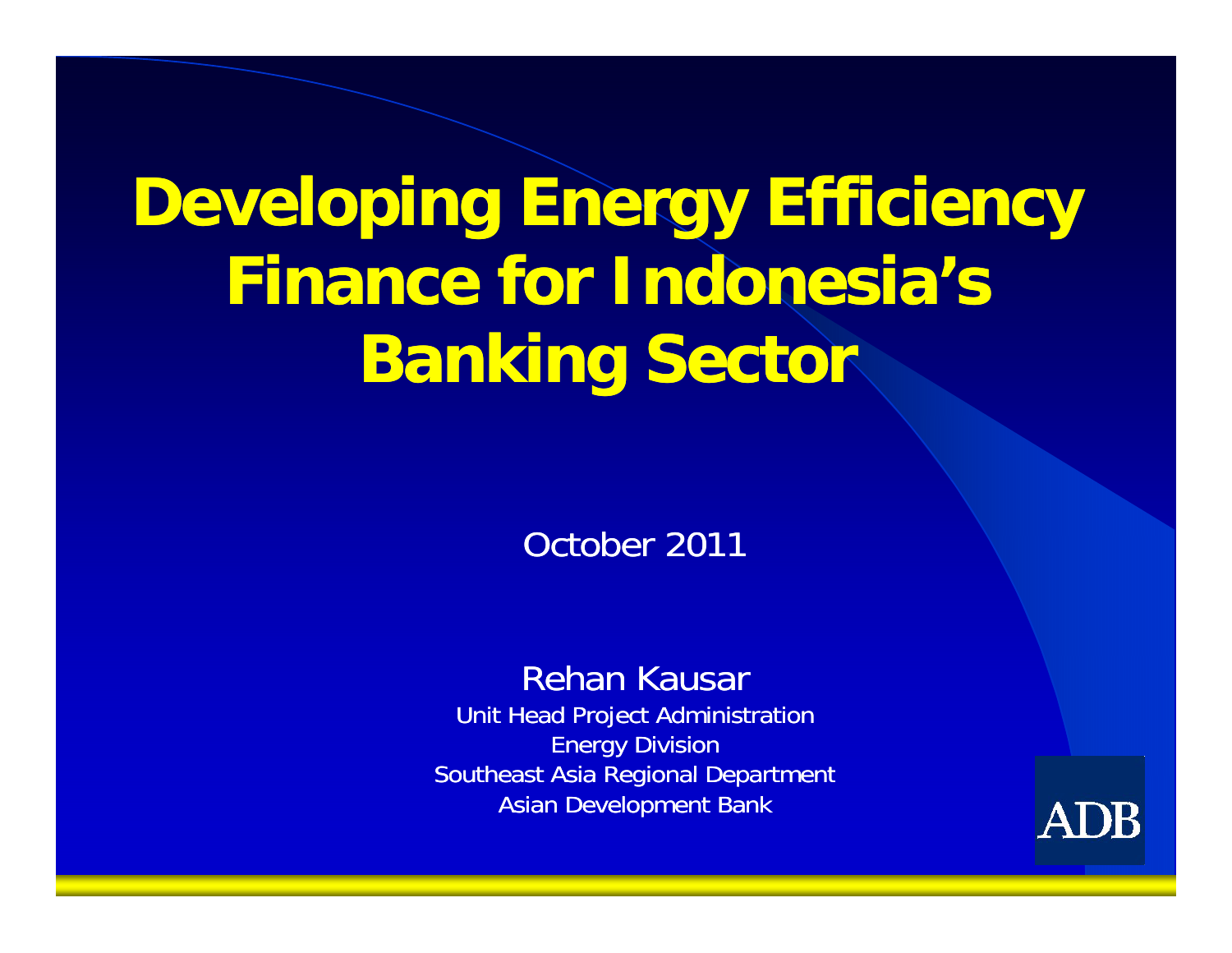# **Presentation Outline**

- Energy Efficiency Potential
- Preparing Energy Efficiency Financing for Indonesia's exporters

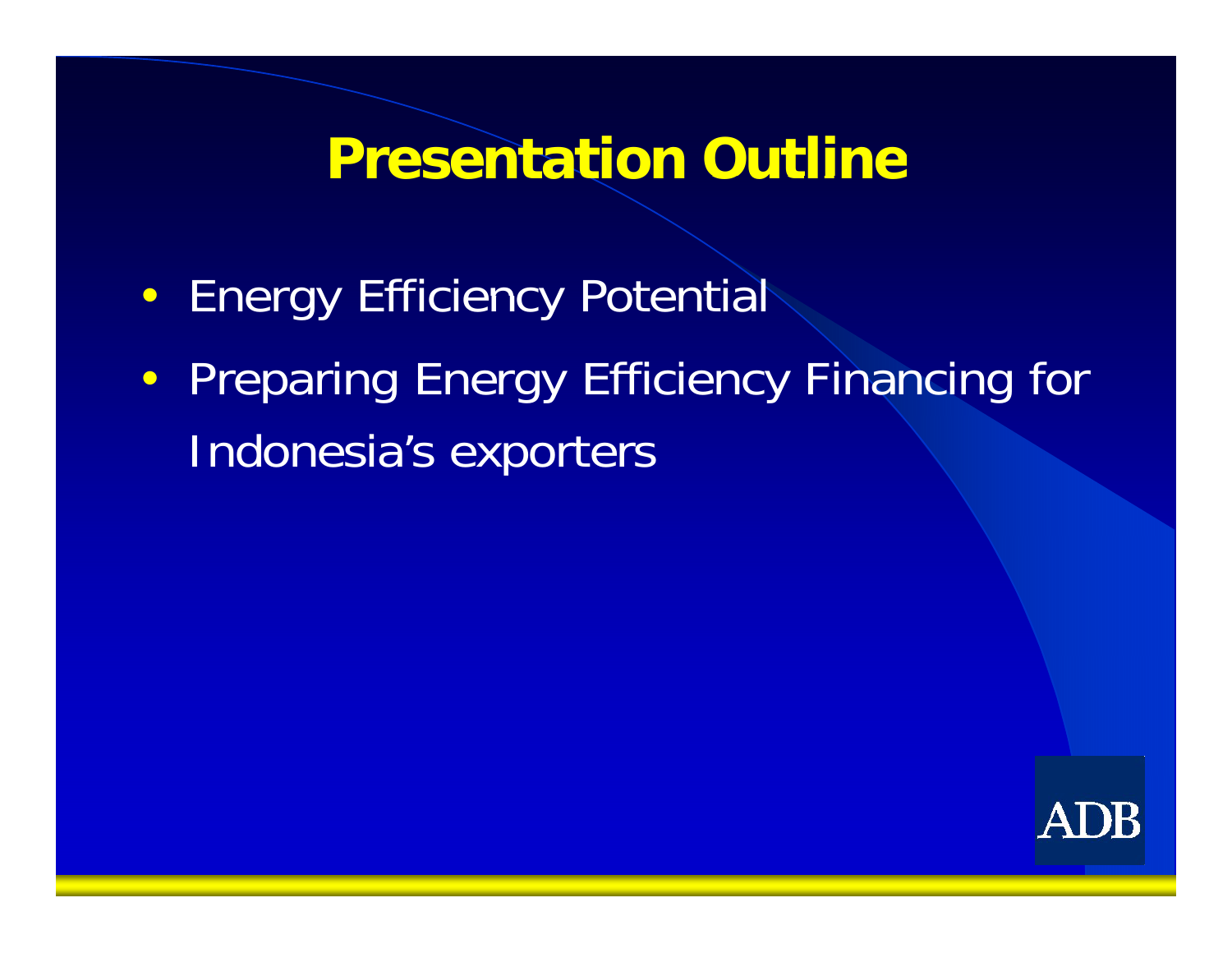# **Energy Efficiency Solutions**

#### **SUPPLY SIDE -SIDE**

- Generation: Plant rehabilitation, supercritical boilers, fuel switching, combined heat & power (CHP) integrated gasified combined cycle (IGCC), improved O&M
- $\bullet$  Transmission & Distribution: Improved transformers, HV lines, insulated conductors, capacitors, improved metering, substation rehab, gas compression and decompression, system optimization
- District Heating: Boiler rehabilitation, pre-insulated piping, compensators, pumps, heat exchangers
- $\bullet$  Transport: Alternative fuel buses, mass transit systems

#### **END USE END-USE**

- Industrial: Energy audits, EE financing, ESCOs, boilers, chillers, CHP, fuel switching, waste heat recovery, d heat & power (CHP), and industrial motors/drive systems, process equipment
	- Commercial: Building codes, building retrofits, envelop measures (i.e. insulation, windows), lighting, pumping, space/water heating/cooling
	- Residential: Building codes, appliance standards, lighting, labeling/consumer education, improved cook stoves, solar water heaters
	- Municipal: Street lighting & other public lighting, traffic signals, water pumping (supply and wastewater), wasteto-energy
	- Agriculture: Irrigation pumping/drip irrigation, EE agricultural processing equipment
	- Transport: Fuel-efficiency standards, mass transit, efficient vehicle technologies
	- Utility Load Management: Time-of-use metering, demand charges, direct load control, demand response programs



Source: ADB and World Bank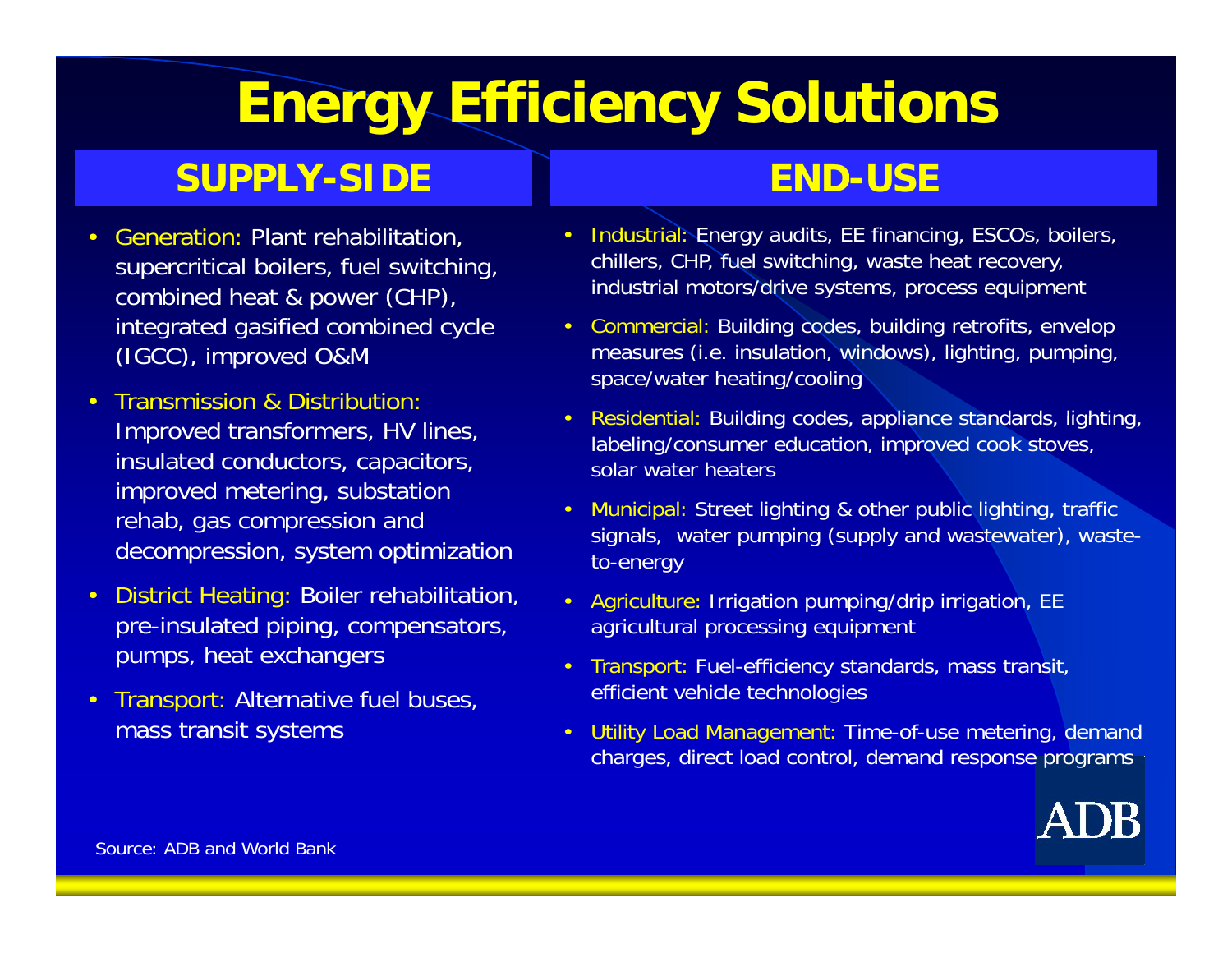## **Indonesia's \$4 Billion EE Investment Potential**

|                                        | <b>Investment Potential and</b><br><b>Type</b>                                                                                | <b>Potential Annual</b><br><b>Savings</b>                      |
|----------------------------------------|-------------------------------------------------------------------------------------------------------------------------------|----------------------------------------------------------------|
| Commercial<br><b>Buildings</b>         | \$1 billion for electrical system<br>retrofits, system efficiency<br>improvements, poly-generation<br>and waste heat recovery | \$254 million/yr in<br>avoided electricity and<br>fuel costs   |
|                                        |                                                                                                                               |                                                                |
| <b>Industrial</b><br><b>Facilities</b> | \$3 billion for electrical system<br>retrofits                                                                                | \$641 million/year in<br>avoided electricity and<br>fuel costs |
|                                        | \$1.9 billion for system<br>efficiency improvements, poly-<br>generation and waste heat<br>recovery                           |                                                                |

Source: ADB estimates

ISO 50001, the new global energy efficiency and energy management standard, was released on June 20 2011. The new international, voluntary standard, developed by a project committee of 45 partnering countries from the International Organization for Standardization (ISO), "provides organizations with a framework for continuous energy performance improvements. The framework will encourage adoption of best practices that reduce the energy use of existing equipment and facilities, require the use of energy performance data to target cost-effective upgrades, and emphasize the design and installation of highly efficient energy systems and equipment. By increasing their operational efficiency, organizations that adopt the ISO 50001 standard will save money by saving energy".

 $\operatorname{ADB}$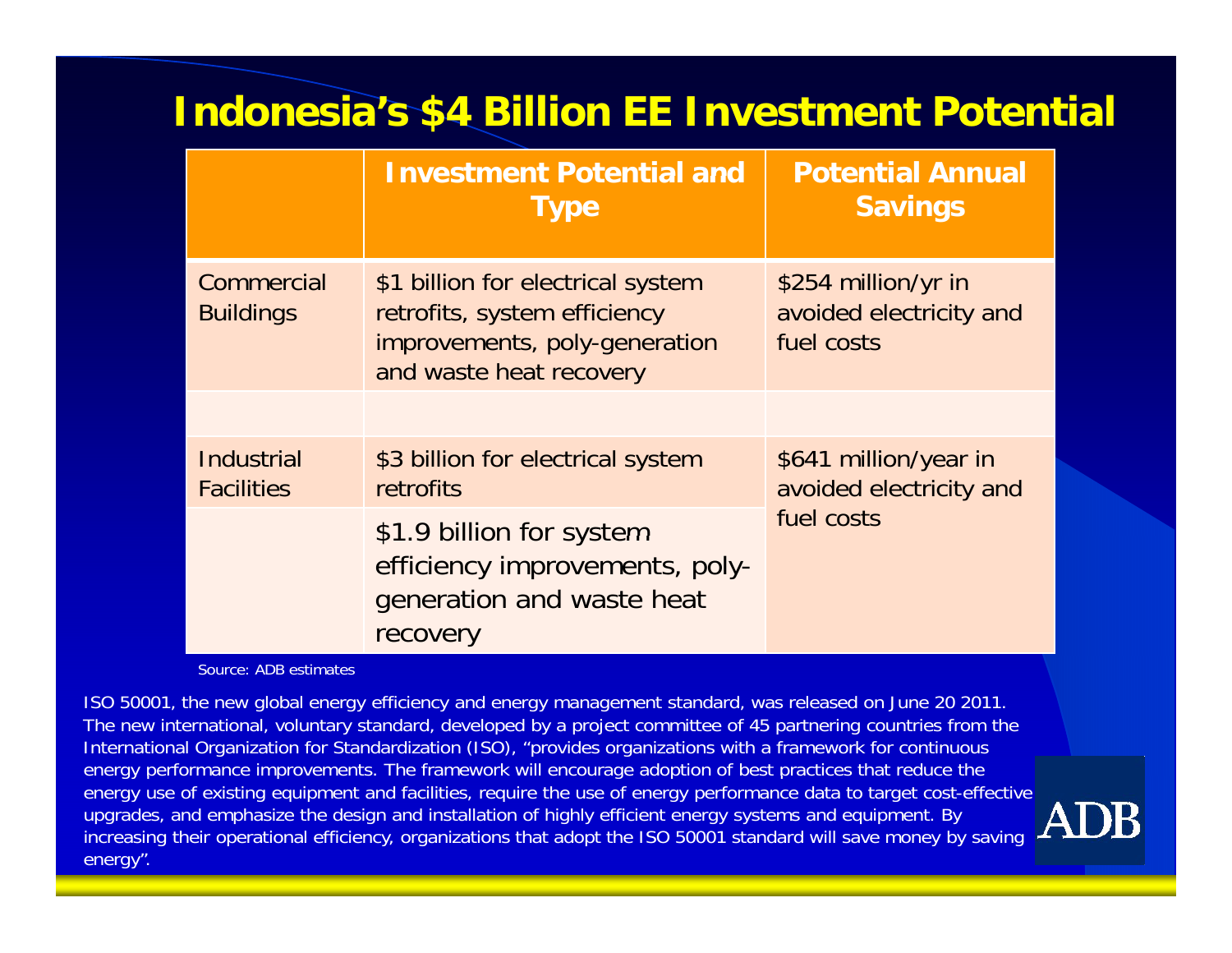### **Developing Energy Efficiency lending to Indonesian exporters, as per market demand…**

| Target customer criteria                                                                            | <b>Rationale</b>                                                                                                                                                                                                                                                                                                                                                                         |
|-----------------------------------------------------------------------------------------------------|------------------------------------------------------------------------------------------------------------------------------------------------------------------------------------------------------------------------------------------------------------------------------------------------------------------------------------------------------------------------------------------|
| <b>Exporters</b>                                                                                    | Focuses on companies with strongest motivation to participate --<br>$\bullet$<br>increasingly, European and US importers (e.g. Walmart) require<br>carbon footprint data from all their suppliers<br>• Avoids borrowers taking on currency risk<br>o Loans will be US\$ denominated<br>o Exporters have US\$ revenues                                                                    |
| <b>Energy efficiency loan size in the</b>                                                           |                                                                                                                                                                                                                                                                                                                                                                                          |
| range<br>Upper limit: US\$5mn1                                                                      | • Ensures loans are targeted at those exporters without ready<br>access to other funding sources - for larger loans, vendor<br>financing is often available at competitive rates<br>(e.g. large palm oil processor has equipment financing from<br>WestLB at libor +250bp with 6 to 8 years tenor)<br>• Avoids projects which are too large for a distributing bank to<br>process easily |
| Lower limit US\$200,000<br>(this implies Mid-Market corporations)                                   | Helps demonstrate impact - if the loans are too small, their impact<br>$\bullet$ .<br>will be less evident                                                                                                                                                                                                                                                                               |
| <b>Energy intensive</b>                                                                             | Ensures project payback is significant to the borrower, thus<br>$\bullet$<br>motivating the borrower to prioritize the project                                                                                                                                                                                                                                                           |
| Uses electricity as primary energy<br>source (as opposed to LNG or other<br>forms of cheaper power) | Targets customers with most to gain from improved energy<br>efficiency                                                                                                                                                                                                                                                                                                                   |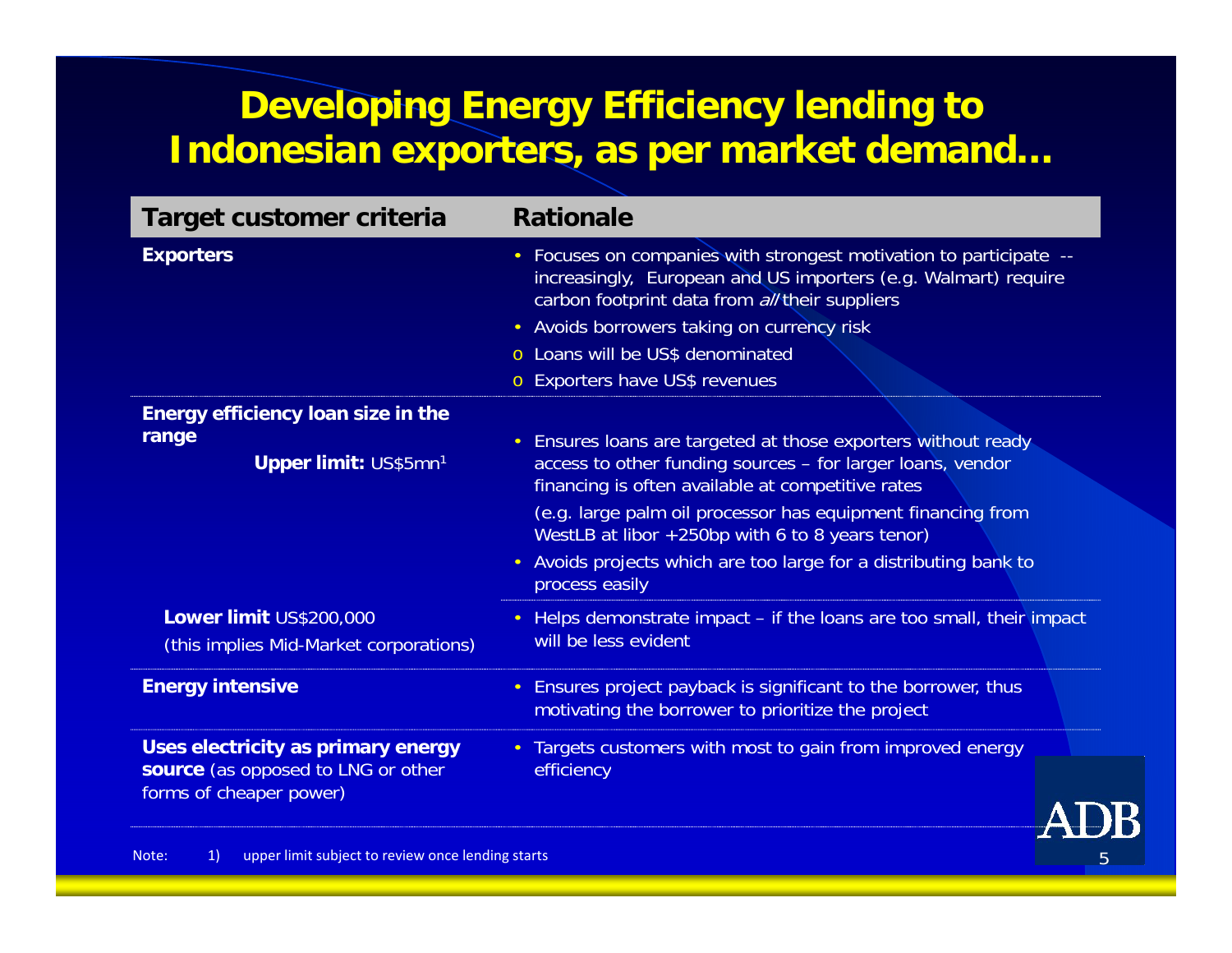#### **We have started assessing how Indonesia's 10 largest export sectors fit with the target customer criteria 2 criteria**

#### *Indonesian exports*

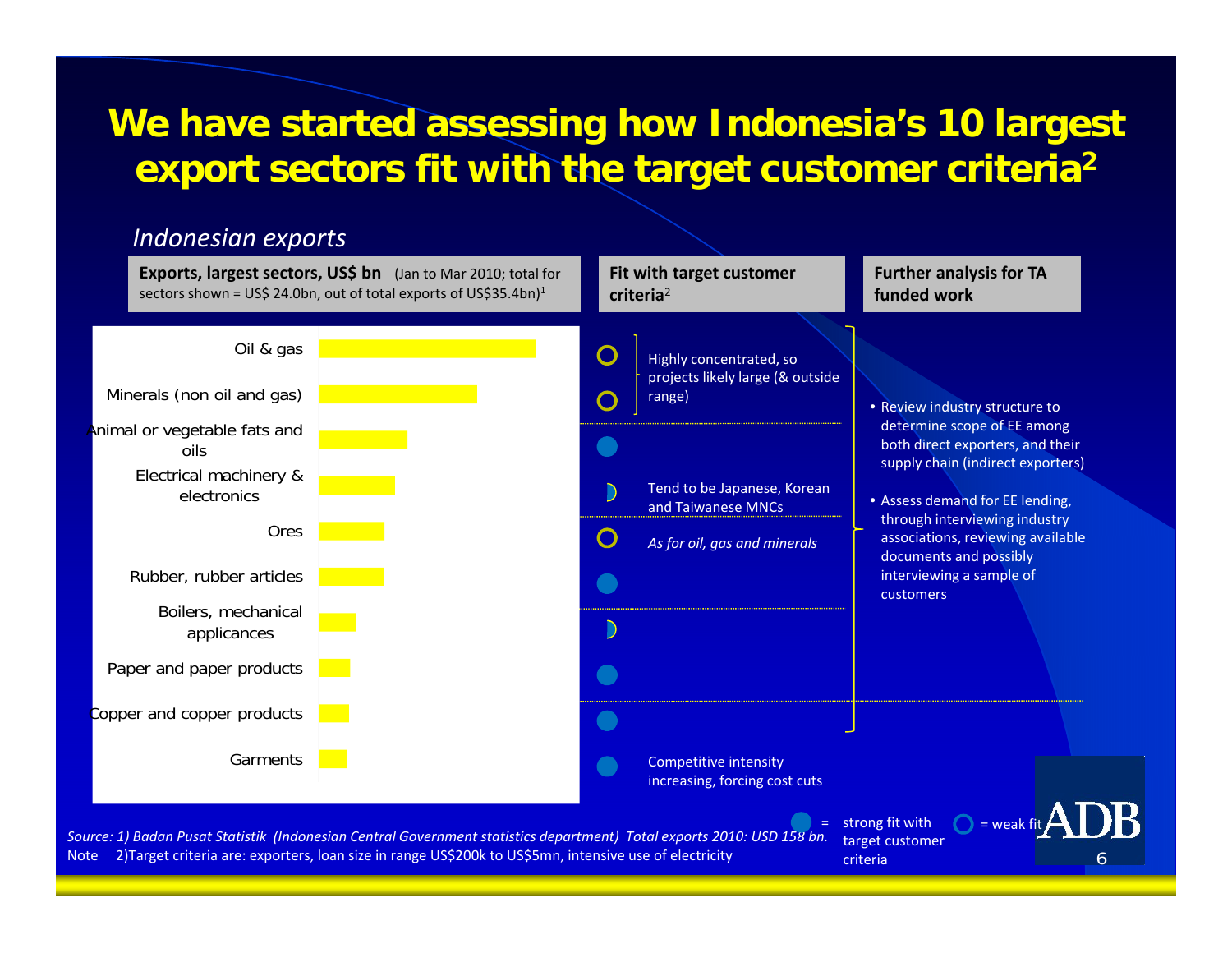#### **3 of these – rubber, paper and garments – have potential EE savings in the range \$70mn to \$ / 150mn / yea r**

- $\bullet$  3 export sectors (rubber, paper and garments) have combined electricity costs of aroundUS\$700 mn per year
- Assuming EE savings in the range of 10% to 20%, implies potential savings of US\$70 to \$150mn/ year, across these 3 sectors alone



7

*Source: 1) Badan Pusat Statistik (Indonesian Central Government statistics department)*

*2) ADB Estimates based on industry interviews; excludes non‐electricity costs*

3) Calculated from other two columns, assuming a profit margin of 20%; e.g.: Rubber accounted for US\$2bn in exports over Q1 2010, equivalen to US\$8bn a year. Assuming 20% profit margin gives estimated annual costs of US\$6.4bn. The electricity costs are 4.1% of this or \$262 mn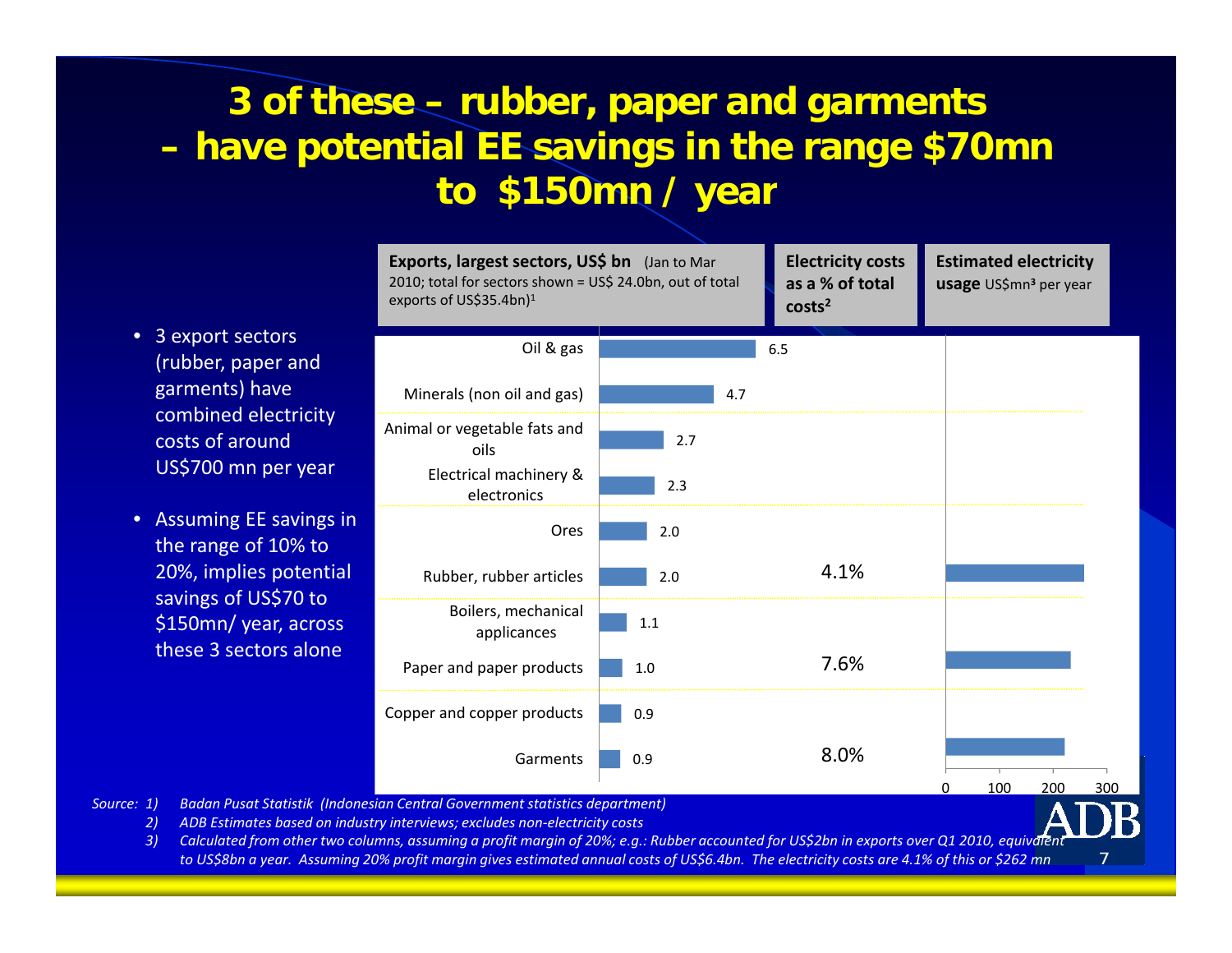#### **We believe our demand estimates are conservative, and will increase as Indonesia raises electricity prices Indonesia electricity prices**

Indonesian industrial electricity prices are low by world standards…

… and are expected to increase significantly over the next few months

The Indonesian Ministry of Energy and Minerals introduced regulation in 2010, to raise industrial electricity prices by an average of 18%



*Source: International Energy Agency; other published sources; prices for latest year available, mostly 2009*

8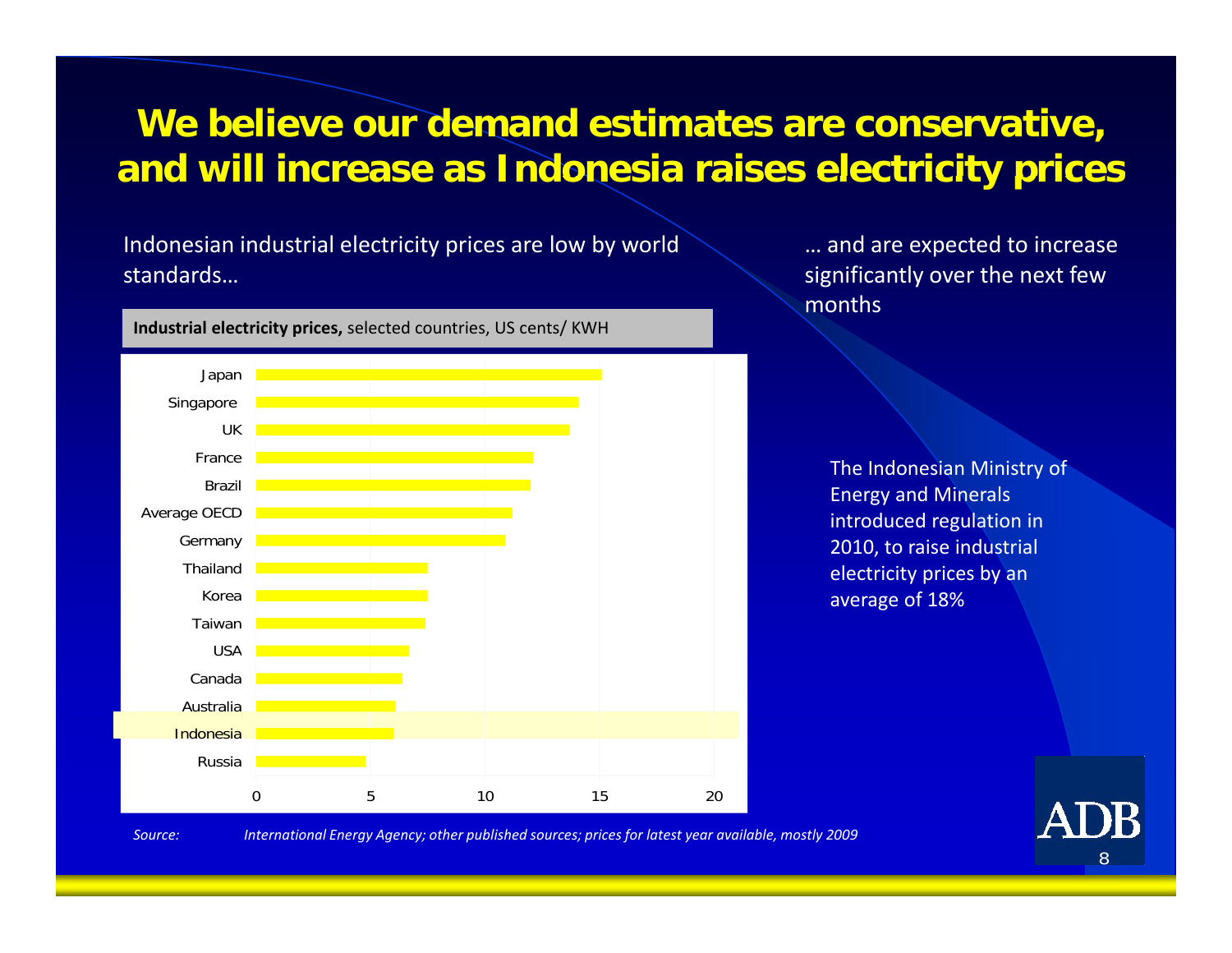### **Primary Energy Consumption Projection with EE Scenario**





Source: DGEEU, 2008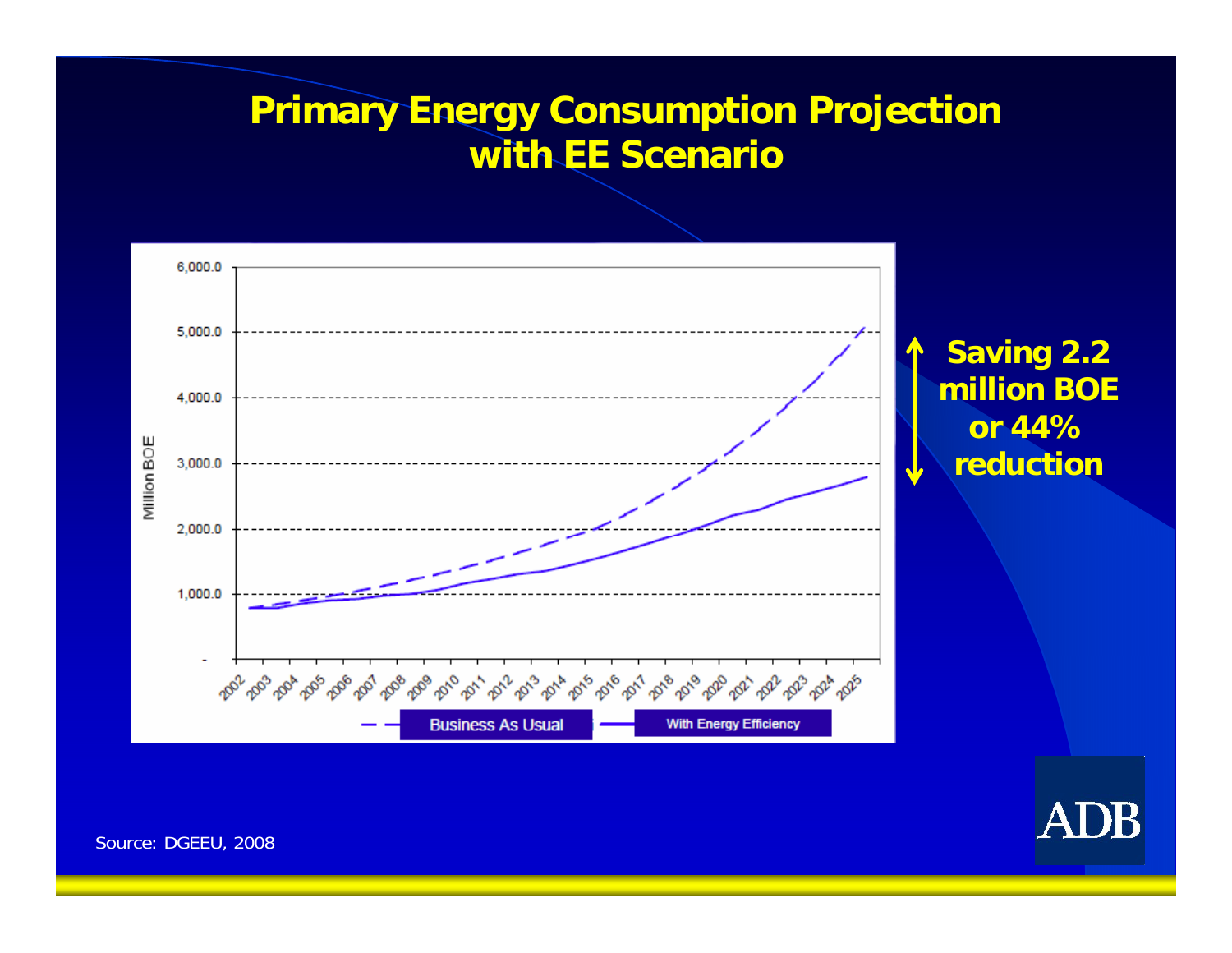#### **ADB Nonsovereign Loan and Technical Loan Assistance**

- •• In March 2011, ADB's Board of Directors approved a \$200 million nonsovereign loan i.e. without government guarantee, to Indonesia Eximbank – Indonesia's official export credit agency
- $\bullet$  ADB provided USD 100 million and co-financed an equal amount with 4 participating international commercial banks, in amount of USD 100 million
- • The multipurpose loan is supported by a technical assistance (TA) in an amount of \$1.1 million
- • The TA consultants, energy efficiency finance experts and EE engineers, will undertake the review of Indonesia Eximbank's portfolio and identify projects with EE finance payback periods of up to 5 years
- • The TA will undertake training on EE finance to Indonesia Eximbank project finance officers, major industry associations, partner commercial banks, and also involve an energy service company (ies)
- • TA implementation will take effect in late November 2011 (for further information contact the project officer, Madeleine Varkay: mvarkay@adb.org.